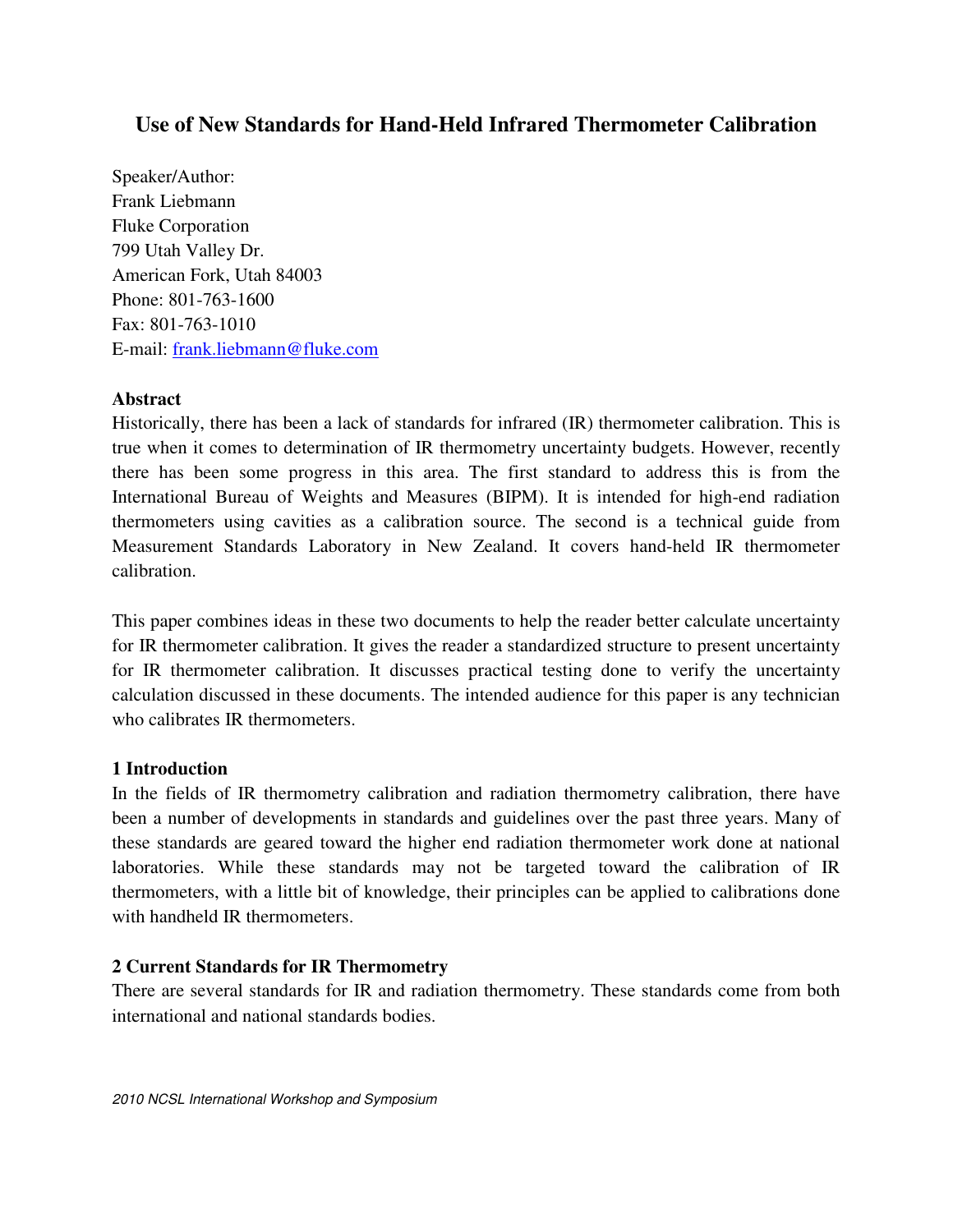# *2.1 BIPM CCT-WG5*

In 2008, the BIPM CCT-WG5 on Radiation Thermometry released "Uncertainty Budgets for Calibration of Radiation Thermometers below the Silver Point" [1]. There are two aspects of this document that preclude its use with calibration of IR thermometers. First, its scope precludes instruments whose readout is directly in temperature, which includes handheld IR thermometers. Second, it covers uncertainties for radiation thermometer calibrations using blackbody cavities. For the most part, handheld IR thermometers are calibrated using flat-plate calibrators as their radiation source. In spite of the differences in calibrating these two classes of instruments, analogs exist between the blackbody scheme discussed by WG5 and the flat-plate calibration scheme discussed in this paper. These similarities are summarized in Table 1.

| <b>CCT-WG5 Uncertainty</b>           | <b>Flat-plate Analog</b>          |  |
|--------------------------------------|-----------------------------------|--|
| <b>Blackbody</b>                     | <b>Source</b>                     |  |
| Calibration temperature              | Calibration temperature           |  |
| Blackbody emissivity, isothermal     | Source Emissivity, isothermal     |  |
| Blackbody emissivity, non-isothermal | Source Emissivity, non-isothermal |  |
| Reflected ambient radiation          | Reflected ambient radiation       |  |
| Cavity bottom heat exchange          | Source heat exchange              |  |
| Convection                           | Convection                        |  |
| Cavity bottom uniformity             | Source uniformity                 |  |
| Ambient conditions                   | Ambient conditions                |  |
| <b>Radiation Thermometer</b>         | <b>IR</b> Thermometer             |  |
| Size-of-source effect                | Size-of-source effect             |  |
| Non-linearity                        | Non-linearity                     |  |
| Reference temperature                | Reference temperature             |  |
| Ambient temperature                  | Ambient temperature               |  |
| Atmospheric absorption               | Atmospheric absorption            |  |
| Gain ratios                          | Gain ratios                       |  |
| <b>Noise</b>                         | Noise                             |  |

#### Table 1. Analogs between blackbody and flat-plate uncertainties

# *2.2 MSL TG22*

Measurement Standards Laboratory of New Zealand (MSL) has a technical guide available on their web site along with a spreadsheet to assist in the use of calculations using the Sakuma-Hattori Equation (1). The technical guide is written on a calibration technician level and is meant to address handheld IR thermometer calibrations including those done with flat-plate calibrators. It discuses a basic measurement equation (2) based on the Sakuma-Hattori Equation.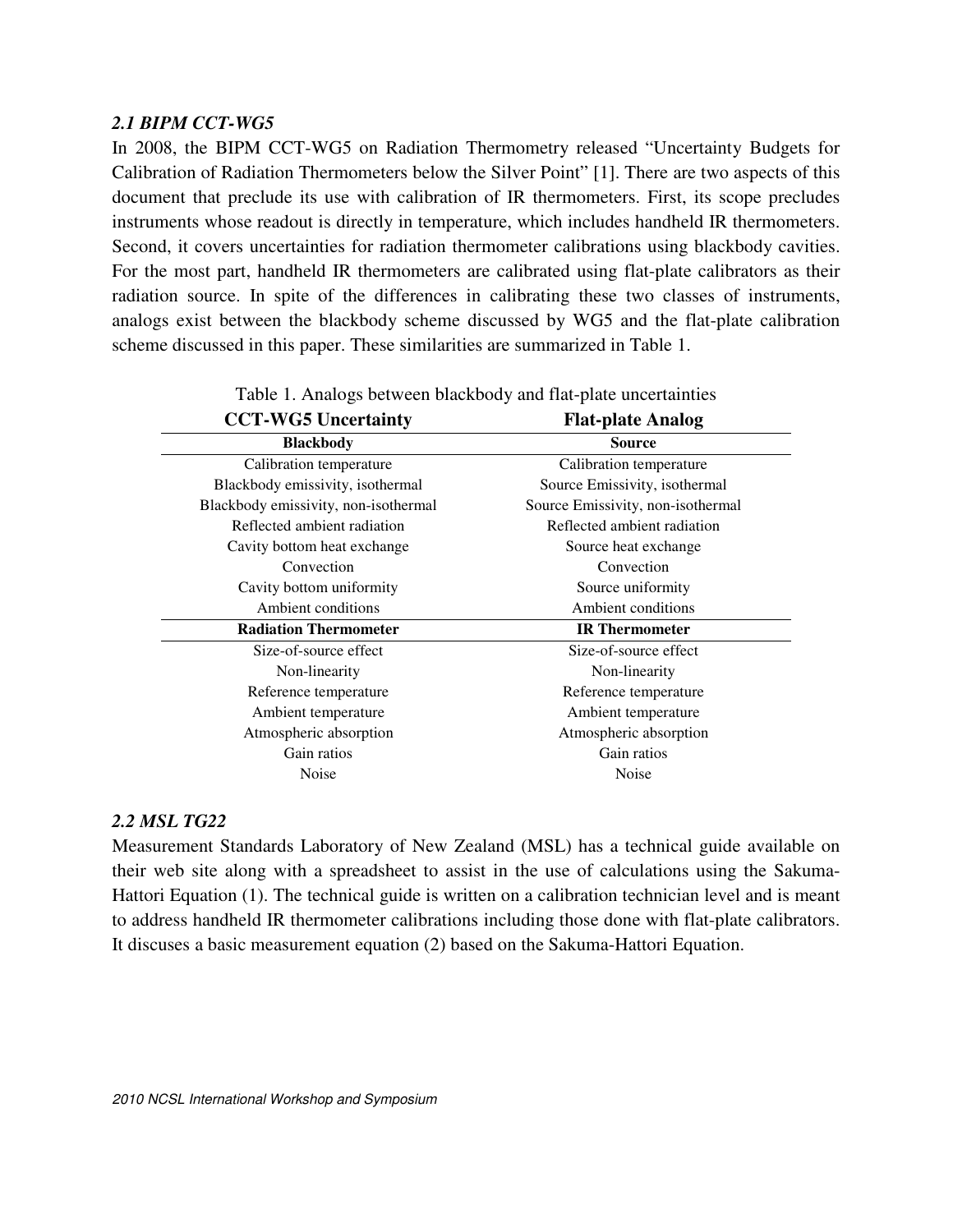$$
S(T) = \frac{C}{\exp\left(\frac{c_2}{AT+B}\right) - 1} \tag{1}
$$

where:

A, B, C: Sakuma-Hattori parameters c<sub>2</sub>: Second Radiation Constant T: temperature S(T): signal (from radiated flux)

$$
S(T_{\text{meas}}) = S(T_s) + \frac{(1 - \varepsilon_{\text{instr}})}{\varepsilon_{\text{instr}}}[S(T_w) - S(T_d)] + \frac{(\varepsilon_s - \varepsilon_{\text{instr}})}{\varepsilon_{\text{instr}}}[S(T_s) - S(T_w)]
$$
(2)

where:

S(T): implementation of the Sakuma-Hattori Equation  $\varepsilon_{S}$ : emissivity of the measured surface  $\epsilon_{\text{INST}}$ : instrument emissivity setting  $T<sub>MEAS</sub>$ : IR thermometer readout temperature  $T<sub>S</sub>$ : measured surface temperature  $T_w$ : reflected radiation temperature (walls)  $T_d$ : detector temperature

#### *2.3 VDI*

The German standards organization, Verein Deutscher Ingenieure (VDI), has a series of IR standards available in both English and German [2]. These standards cover the topics including specifications, calibration and test methods.

#### *2.4 ASTM*

The current ASTM standard relating to IR thermometry covers a number of test methods [3]. In addition to this, there are currently work items covering temperature measurement for IR thermometry [4] and calibration of IR thermometers [5]. The temperature measurement work item includes a section to help make calculation of IR temperature measurement uncertainties easier. This section includes mathematical examples of calculation.

#### **3 Applying the Standards**

The uncertainty budget structure shown in this paper is based on the CCT-WG5 standard [1]. The WG5 standard is meant for measurements using a blackbody cavity. Since handheld IR thermometers are often calibrated using a flat-plate IR calibrator, the word source is used in this paper instead of blackbody as was discussed previously. TG22 gives Equation (2) as a measurement equation to calculate uncertainty [6]. The following section gives a summary of the uncertainties listed in Table 1.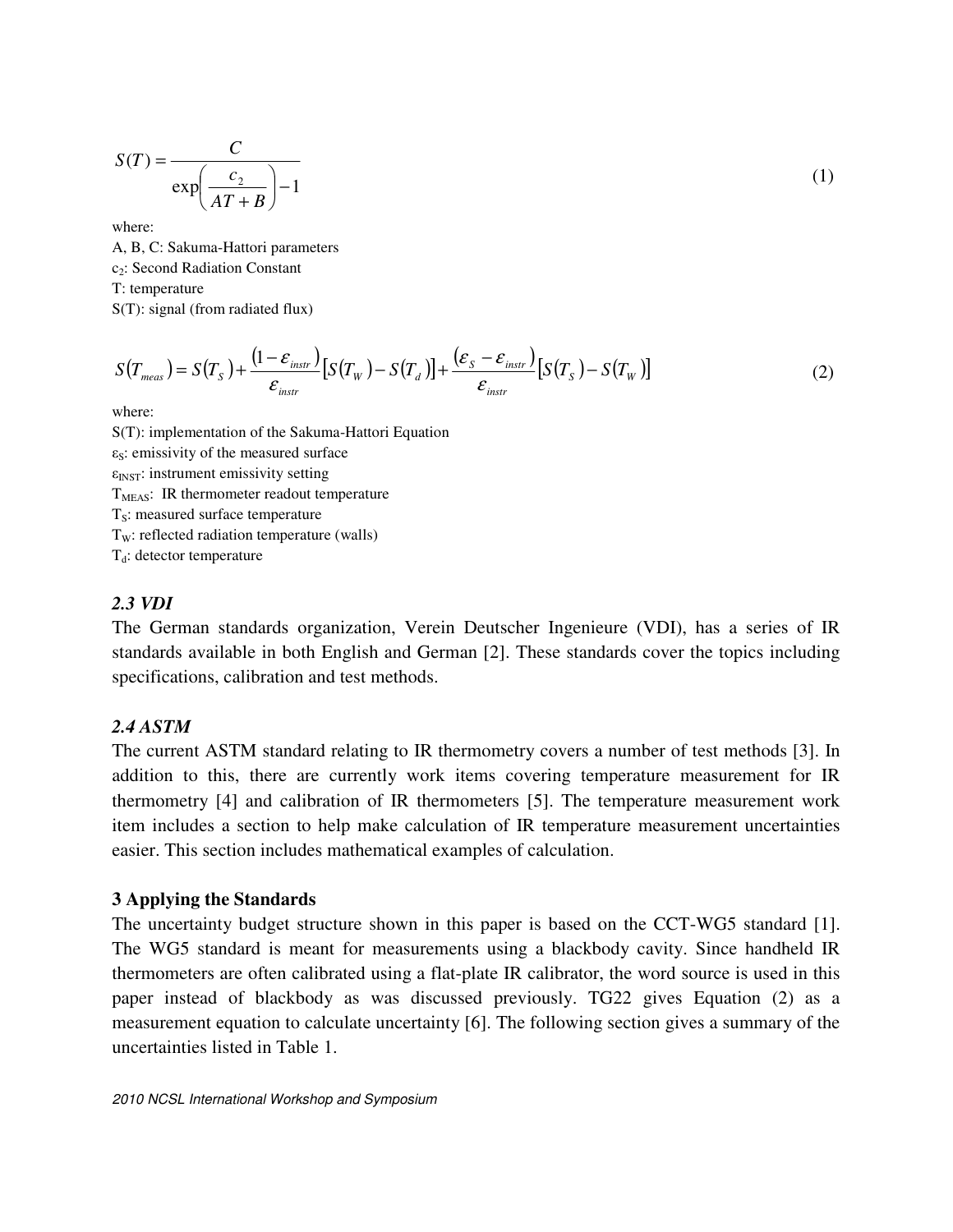# *3.1 Calibration Source Uncertainties*

The calibration temperature of the source is the temperature of the source as indicated by the source's read-out.

Isothermal emissivity is the effective spectral emissivity, at ambient temperature. This emissivity is specific to the spectral band of the IR thermometer being calibrated. Non-isothermal emissivity is any emissivity variations that occur when a surface is at a temperature other than ambient. It should be noted that there are two methods to determine the calibration temperature of the source [6]. First, this temperature can be determined by contact thermometry. In this case, the emissivity of the surface is determined by some other method such as Fourier-transform infrared [7] or radiometric comparison [4]. Since emissivity for a specific surface coating can vary widely, this can cause a large amount of uncertainty in the emissivity prediction. The second method is to calibrate the surface is by radiation thermometry. The emissivity may still vary over time or be dependent on spectral bandwidth, but these two uncertainties are reduced by quite a bit. An example summary of these two methods is shown in Table 2. The uncertainty in emissivity is considered to be 0.01 in this comparison.

| ouinvoo                    |                                       |                                     |                                     |                                               |                                     |                                     |
|----------------------------|---------------------------------------|-------------------------------------|-------------------------------------|-----------------------------------------------|-------------------------------------|-------------------------------------|
|                            | Radiometric                           |                                     | <b>Contact</b>                      |                                               |                                     |                                     |
| Т<br>$({}^{\circ}{\bf C})$ | $U_{\text{CAL-T}}$<br>$({}^{\circ}C)$ | $U_{EMIS}$<br>$({}^{\circ}{\bf C})$ | $U_{COMB}$<br>$({}^{\circ}{\rm C})$ | $U_{\rm CAL-T}$<br>$({}^{\circ}{\mathbf{C}})$ | $U_{EMIS}$<br>$({}^{\circ}{\bf C})$ | $U_{COMB}$<br>$({}^{\circ}{\rm C})$ |
| $-15$                      | 0.4                                   | 0.0                                 | 0.4                                 | 0.4                                           | 0.5                                 | 0.6                                 |
| $\boldsymbol{0}$           | 0.4                                   | 0.0                                 | 0.4                                 | 0.4                                           | 0.2                                 | 0.4                                 |
| 50                         | 0.5                                   | 0.0                                 | 0.5                                 | 0.4                                           | 0.3                                 | 0.5                                 |
| 100                        | 0.5                                   | 0.0                                 | 0.5                                 | 0.5                                           | 0.6                                 | 0.8                                 |
| 200                        | 0.7                                   | 0.0                                 | 0.7                                 | 0.6                                           | 1.2                                 | 1.3                                 |
| 350                        | 1.2                                   | 0.0                                 | 1.2                                 | 0.7                                           | 2.4                                 | 2.5                                 |
| 500                        | 1.6                                   | 0.0                                 | 1.6                                 | 0.8                                           | 3.5                                 | 3.6                                 |

Table 2. Differences in emissivity related uncertainty between contact and radiometric calibrated surfaces

Reflected radiation is defined as "the thermal radiation incident upon and reflected from the measurement surface of the specimen" [4]. This phenomenon is sometimes referred to as background radiation, and the cause of its effect is sometimes referred to as background temperature. This uncertainty is much more of a concern when calibrating instruments with a flat-plate than it is with a blackbody cavity. It is especially a concern when measuring objects at temperature below ambient.

2010 NCSL International Workshop and Symposium Source heat exchange is the uncertainty of the difference between the source's control sensor and the source's surface due to heat flow between the sensor location and the source's surface. If the flat-plate is calibrated with a radiometric calibration, this uncertainty is minimized. However,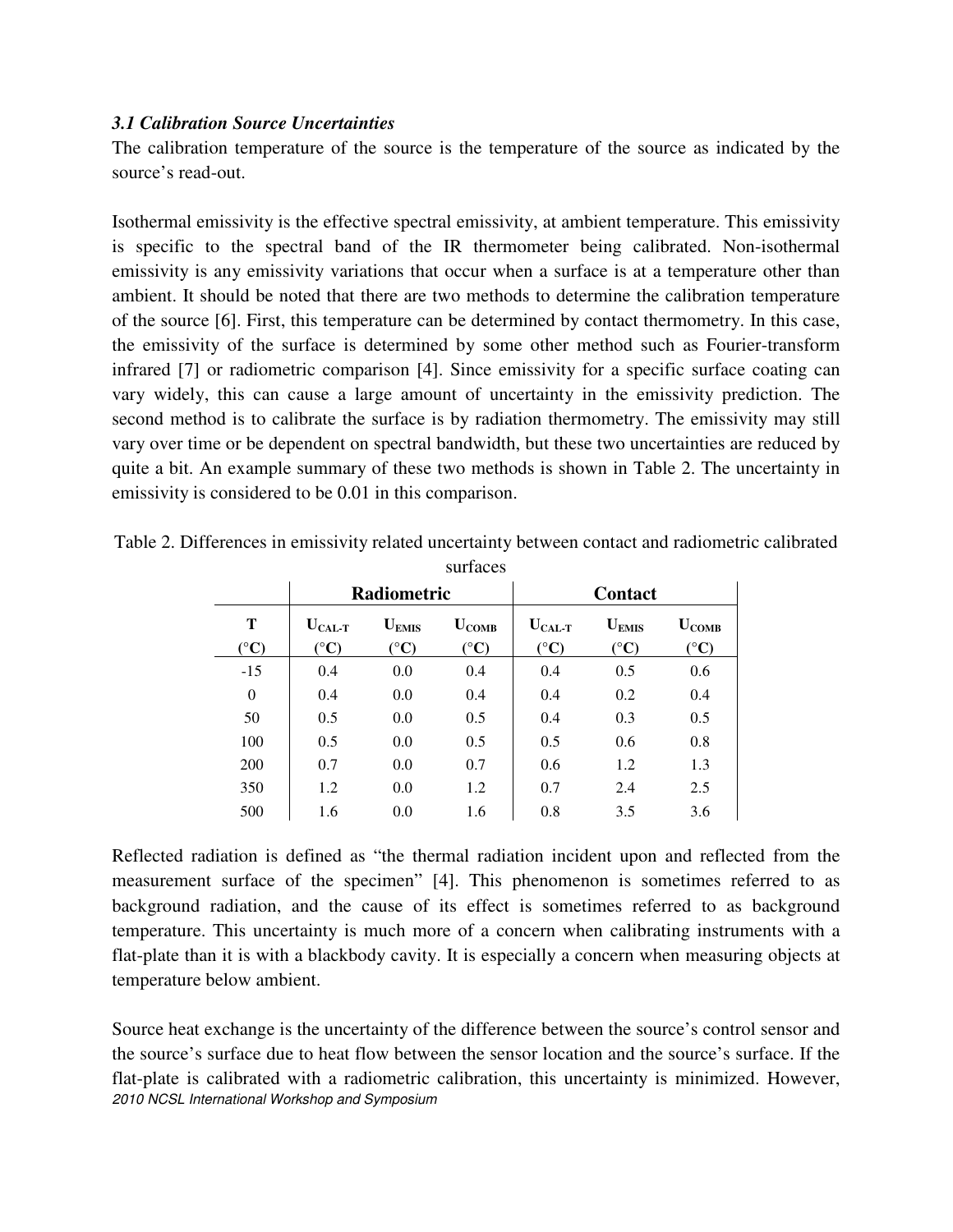there still is some uncertainty since the heat flow may be different from time to time. Figure 1 shows an example of temperature difference between the control sensor and the calibrator surface for a specific flat-plate. In this example, the control sensor is located 6 mm behind the calibrator surface.



Figure 1. Temperature difference between control sensor and surface

For a flat-plate calibrator, the effects of convection are minimal. However, if a source of forced air is close to the calibrator surface, this uncertainty may be more of an issue. Essentially, when a forced air source is placed close to the surface, the uniformity pattern of the surface may be changed. This may be a very difficult uncertainty to test. The conditions of air flow may have to be exaggerated to get a true idea of the effect of this uncertainty.

Source uniformity is uncertainty due to temperature non-homogeneity on the calibrator surface. Since an IR thermometer averages the temperatures within its spot, this uncertainty will be how much the uniformity will cause a difference in measurement between a measurement of a small spot at the center of the source and a larger spot corresponding to the IR thermometer under test. The source uniformity uncertainty is closely related to the size-of-source effect uncertainty discussed in the IR thermometer uncertainties.

Ambient conditions relate to the ambient temperature of the room where the IR calibrator is located. Testing can be done to test for the effect of ambient conditions. However, the conditions may have to be exaggerated to determine this effect. In addition, in testing, it may be difficult to distinguish between the ambient conditions and the IR thermometer ambient temperature and reference temperature uncertainties.

2010 NCSL International Workshop and Symposium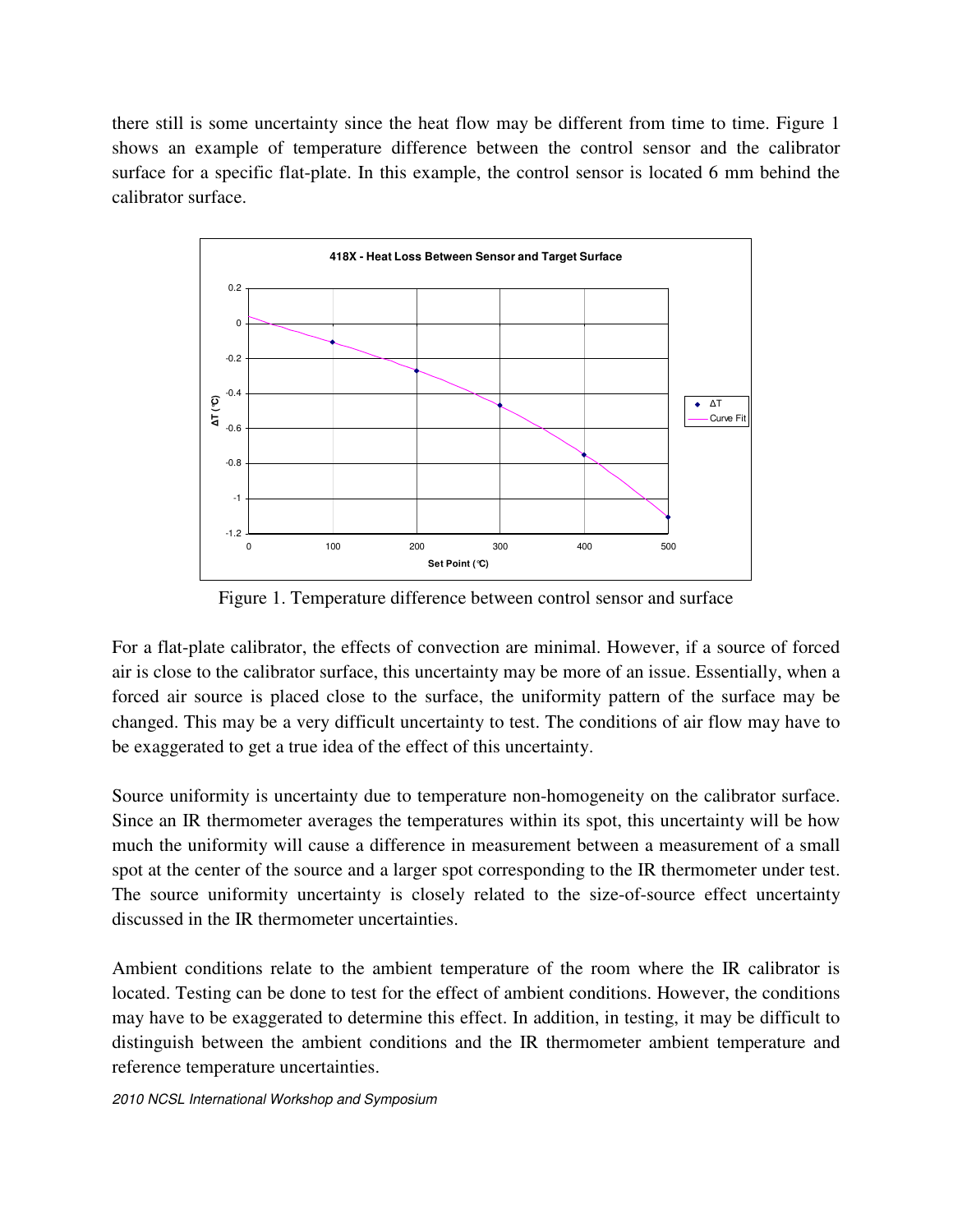# *3.2 IR Thermometer Uncertainties*

Size-of-source effect is "the difference in the radiance- or temperature reading of the radiation thermometer when changing the size of the radiating area of the observed source" [8]. For calibration work using a flat-plate source, it is any temperature measured from the source or its surroundings that is not covered by the uniformity uncertainty in the calibration source uncertainties section. An illustration of this is shown in Figure 2. If the flat-plate could be large enough to include the entire signal received by the IR thermometer, this uncertainty would be zero. However, there is always a small amount of scatter at any diameter. This uncertainty will become larger if the source diameter is smaller than the field-of-view of the IR thermometer [9].



Figure 2. Uniformity and size-of-source uncertainty

Non-linearity and gain ratios relate to how well the IR thermometer optics, detector, and electronics measure radiometric flux. Since the signal or radiance readout of handheld IR thermometers will most likely not be available to the end-user, the expanded uncertainties  $(k = 2)$ of 400 ppm for non-linearity and 20 ppm for gain ratios can be used for the 10 µm wavelength [1].

2010 NCSL International Workshop and Symposium Reference temperature and ambient temperature are two related uncertainties that have to do with transient detector temperature and steady-state detector temperature respectively. Detector temperature can be calculated using a method discussed later in this paper [6]. Testing should be done to determine how thermal transients effect the IR temperature measurements and how different steady-state temperatures effect the IR temperature measurement.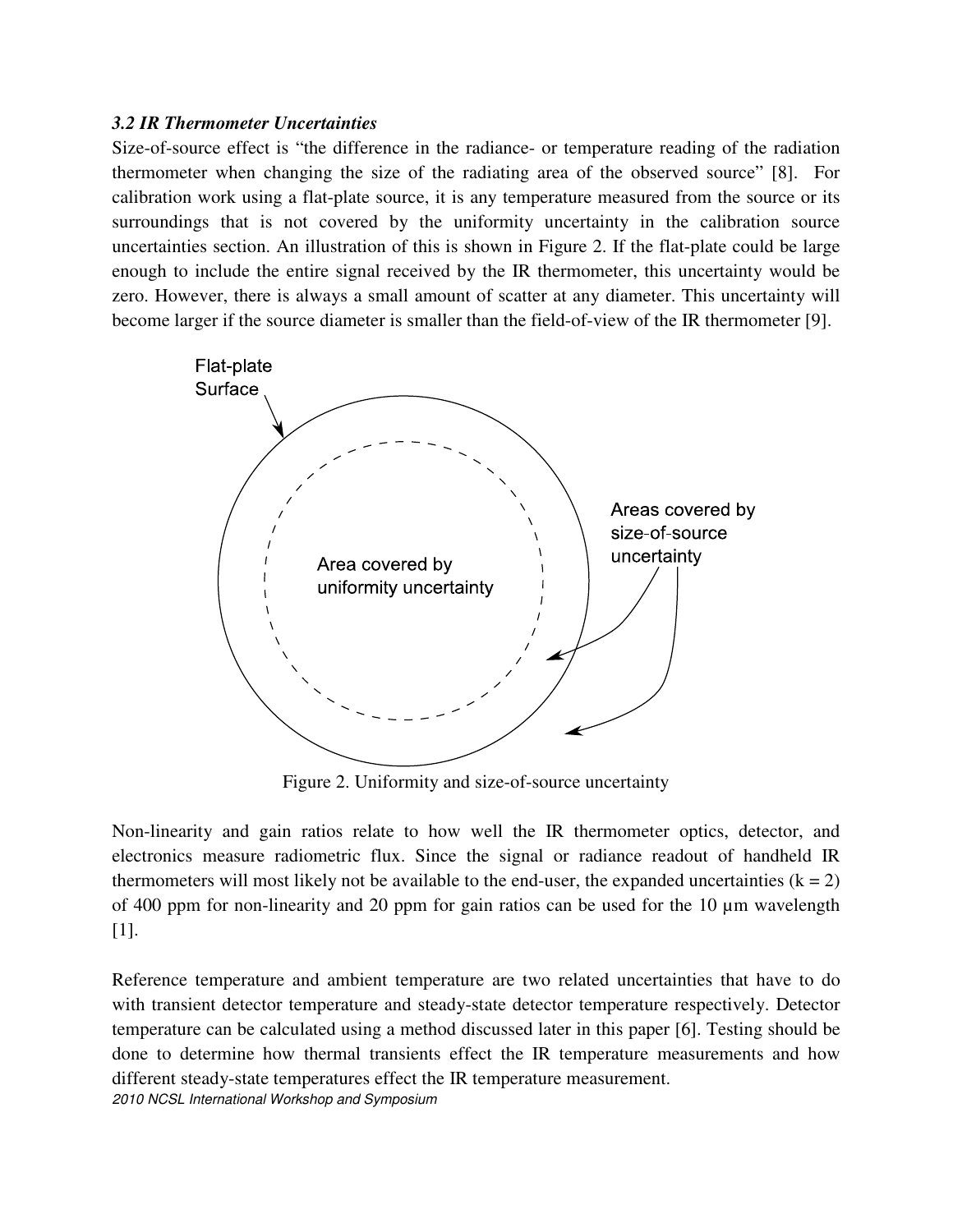The ideal way to calculate an uncertainty for atmospheric absorption would be to consult a standard atmosphere and model its effect [10]. However, this is not practical for most technicians. Instead, for distances under 1 m, the expanded uncertainty  $(k = 2)$  is normally 200 ppm [1]. A summary of the non-linearity, gain ratios and atmospheric uncertainties, as discussed here, are shown in Table 3. The amount of temperature uncertainty in this table is calculated for the  $8 - 14$  µm spectral band. This calculation uses Equation (3).

$$
U(T) = \frac{1}{\left(\frac{\partial S}{\partial T}\right)} \frac{U(S)}{S} S
$$

(3)

where: U(T): uncertainty in temperature ∂S / ∂T: first derivative of the  $U(S)$  / S: ratio of uncertainty in signal to signal S: radiometric signal

| <b>Temp</b>     | Atmospheric     | Non-             | Gain           |
|-----------------|-----------------|------------------|----------------|
| $({}^{\circ}C)$ | absorption      | <b>Linearity</b> | <b>Ratios</b>  |
| U(S)/S          | 0.0002          | 0.0004           | 0.00002        |
| $-15$           | $10 \text{ mK}$ | $20 \text{ mK}$  | $1 \text{ mK}$ |
| 0               | $11 \text{ mK}$ | $22 \text{ mK}$  | $1 \text{ mK}$ |
| 50              | $15 \text{ mK}$ | $30 \text{ mK}$  | $2 \text{ mK}$ |
| 100             | $20 \text{ mK}$ | 40 mK            | $2 \text{ mK}$ |
| 200             | $31 \text{ mK}$ | $61 \text{ mK}$  | $3 \text{ mK}$ |
| 350             | 49 mK           | 99 mK            | $5 \text{ mK}$ |
| 500             | 71 mK           | 141 mK           | $7 \text{ mK}$ |

Table 3: Non-linearity, gain ratios and atmospheric uncertainties

Noise, sometimes referred to as noise equivalent temperature difference (NETD), is a phenomenon experienced by the IR thermometer's measurement system. This uncertainty can be taken from the IR thermometer's specifications or determined by experimentation.

# **4 Practical Testing**

To verify many of the uncertainties discussed in the previous section, testing should be done. This section discusses the results of some practical testing related to these uncertainties.

# *4.1 Emissivity and Calibration Temperature*

There are two approaches to IR source calibration [6]. The first involves using a contact thermometer as a reference for the flat-plate. When using this method, emissivity and heat-flow between the reference thermometer and the flat-plate surface are not accounted for [11]. If the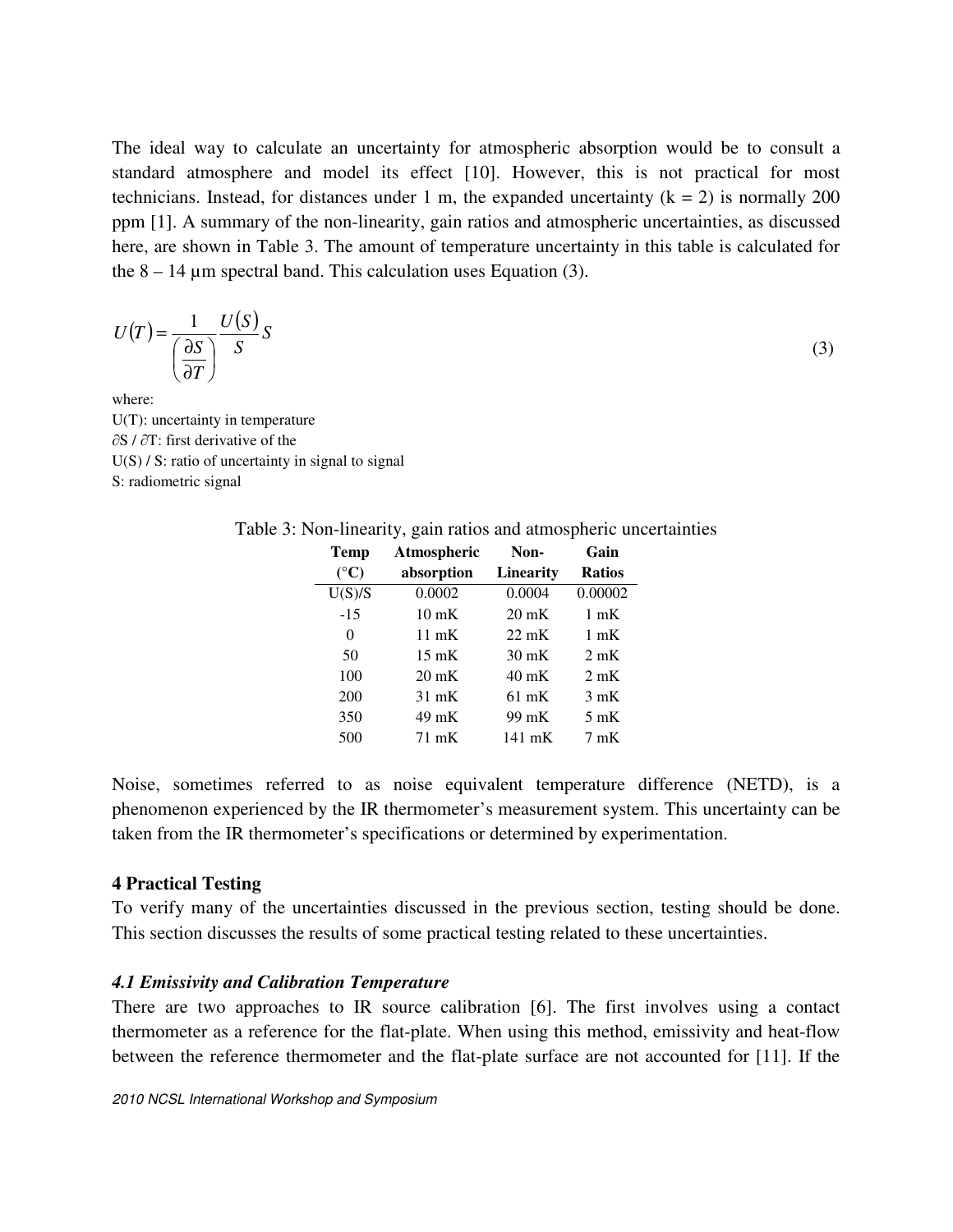emissivity is very tightly controlled during the coating process, this may cause an expanded uncertainty of 0.01 as shown by testing done at Fluke [12]. If the process is not tightly controlled, this expanded uncertainty is likely to be closer to 0.02. The second approach involves using a radiometric transfer standard to determine the radiometric temperature of the surface. This is how Fluke's flat-plates are calibrated. Through uncertainty analyses, it was found that the radiometric approach provided lower uncertainties at most temperatures. A summary of this analysis is shown back in Table 2.

#### *4.2 Source Uniformity and Size-of-Source Effect*

IEC 62492-1 defines size-of-source effect is as "the difference in the radiance- or temperature reading of the radiation thermometer when changing the size of the radiating area of the observed source" [8]. ASTM E 1256 gives a method to test 'target size' [3]. This method involves use of an aperture of variable size used with a radiation source to determine field-ofview for a radiation thermometer. This method was used to determine size-of-source effect for a number of IR thermometers at Fluke [9]. One such set of data is shown in Figure 3. This data were compared to the spot size specification provided by the IR thermometer manufacture. The specification is represented by the arrow. As dictated by IEC 62492-1, the 'field-of-view' is specified with a percentage, size and measuring distance [8]. In the case of the IR thermometer measured in Figure 3, the specification is 37.5 mm diameter (90%), measuring distance: 300mm. Note that the size-of-source testing showed that the IR thermometer tested better than this specification.



Figure 3. Size-of-source measurement

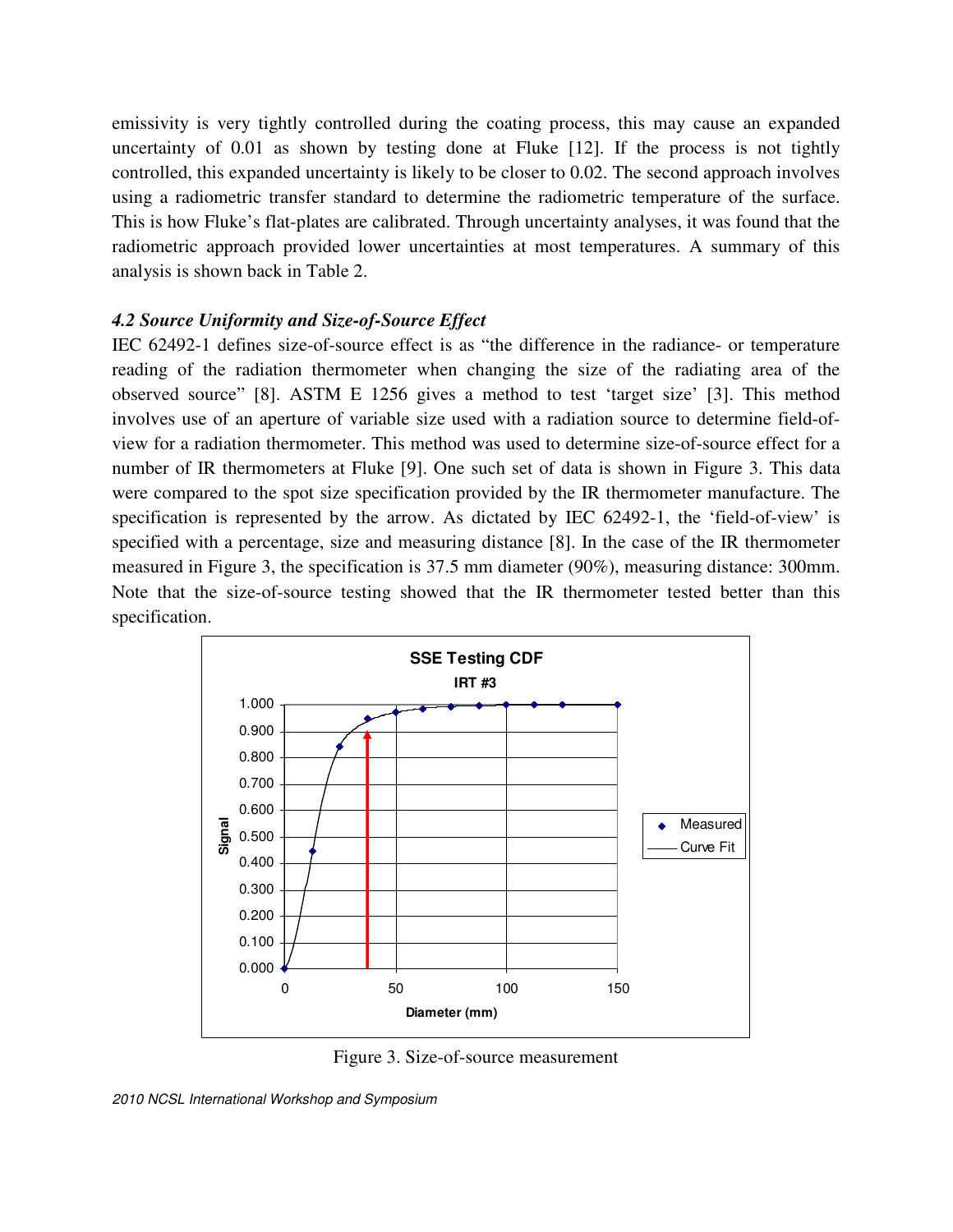The flat-plate manufacturer can provide a specification for flat-plate uniformity. If needed, the calibration technician can perform his/her own uniformity testing which is likely to result in better uncertainty. One thing to keep in mind is that the IR thermometer being calibrated averages the temperatures inside its field-of-view, so the uncertainty due to flat-plate uniformity can be determined by an average of measurements at various places on the flat plate [13]. The instrument performing this testing must have a spot size smaller than that of the IR thermometer being calibrated. A thermal imager can also be used. However, the imager's non-uniformity correction (NUC) must be better than the flat-plate uniformity [14].

It would be best practice for laboratory personnel to do a size-of-source or field-of-view test for at least two diameters corresponding to either the flat-plate's uniformity specification or measured uniformity of the flat-plate. One such analysis is shown in Table 4. The uniformity uncertainty is calculated by taking the field-of-view inside a given region and multiplying it by the uniformity uncertainty for that region. Since the uncertainty in these regions is correlated, the uncertainties are summed. In this example, 97% of the field-of-view is within a 50 mm diameter. 2.97% of the field-of-view is between the diameters of 50 mm and 125 mm. The remaining 0.03% is accounted for by the size-of-source effect uncertainty.

| <b>Diameter</b>  | <b>Field-of-view</b> | <b>Uniformity</b><br>Uncertainty<br>$({}^{\circ}C)$<br>$(k=2)$ | <b>SSE</b><br>Uncertainty<br>$({}^{\circ}C)$<br>$(k=2)$ |
|------------------|----------------------|----------------------------------------------------------------|---------------------------------------------------------|
| $50 \text{ mm}$  | 0.97                 | 0.16                                                           |                                                         |
| $125 \text{ mm}$ | 0.9997               | 0.26                                                           |                                                         |
| Total            |                      | 0.163                                                          | 0.030                                                   |

Table 4. Analysis of uniformity data

# *4.3 Ambient and Reference Temperature*

TG22 discusses how detector temperature can influence measurements. It also presents a method to measure detector temperature shown in Equation (4) [6]. It should be noted that detector temperature and reference temperature are likely to be close in value. This may not be the case if an IR thermometer has undergone 'thermal shock', which means "subjecting an IR thermometer to a rapid temperature change". [4]

$$
S(T_d) = \frac{\varepsilon_{instr1} S(T_{meas1}) - \varepsilon_{instr2} S(T_{meas2})}{\varepsilon_{instr1} - \varepsilon_{instr2}}
$$
\n(4)

where:

S(T): implementation of the Sakuma-Hattori Equation  $\epsilon_{\text{INST1}}$ ,  $\epsilon_{\text{INST2}}$ : instrument emissivity setting  $T<sub>MEASI</sub>, T<sub>MEAS2</sub>$ : IR thermometer readout temperature  $T_d$ : detector temperature

2010 NCSL International Workshop and Symposium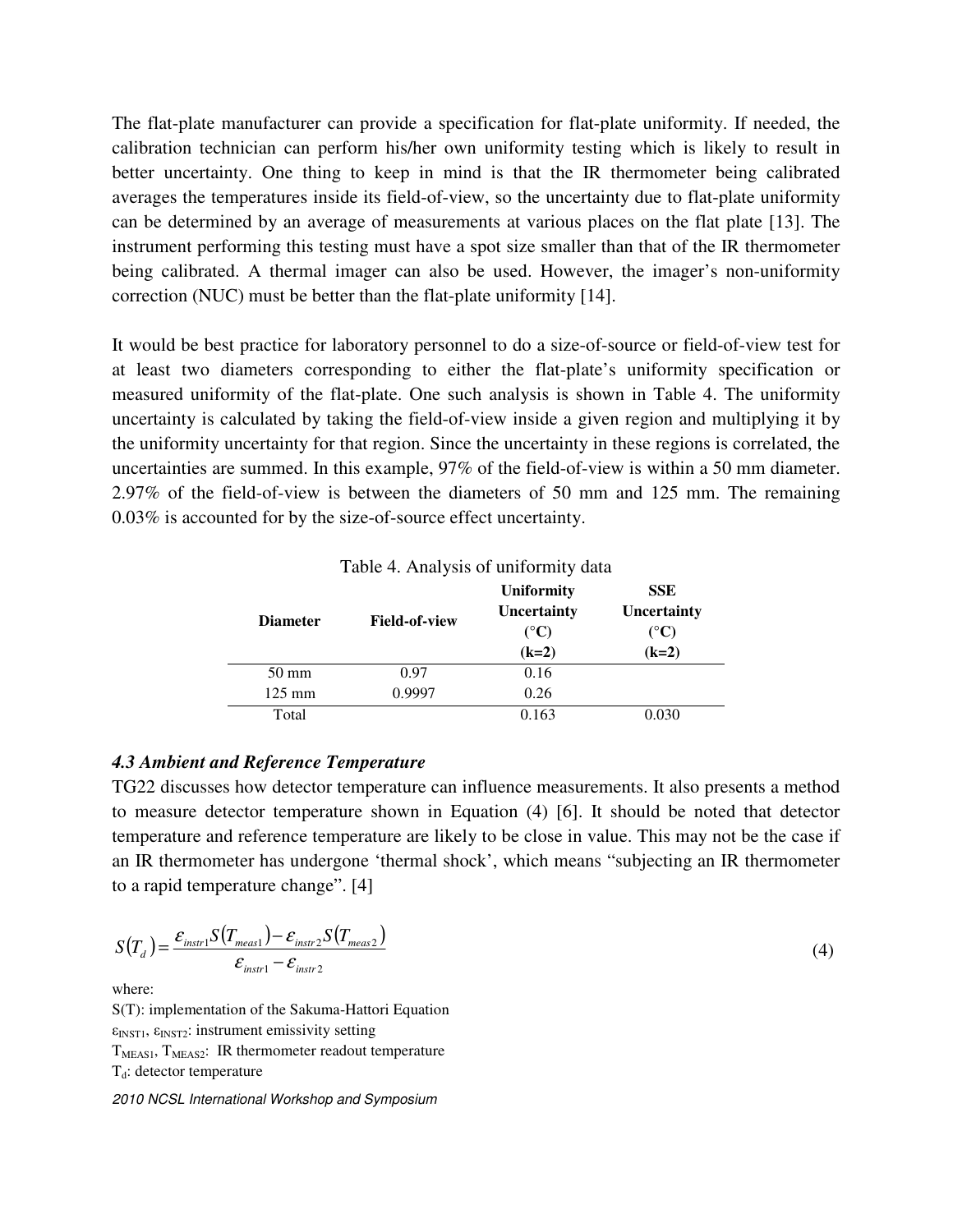Practical testing to verify the calculation using Equation (4) was done at Fluke. The tests showed a relationship between detector temperature and ambient temperature as shown in Figure 4. The solid lines represent the test difference average in temperature and the expanded uncertainty limits of the experiment. The two largest uncertainties were repeatability and the reference temperature calculation due to quantization or round-off error. Results from this type of testing can be used to show a relationship between measured temperature and ambient temperature.



Figure 4. Detector temperature versus ambient temperature.

# **5 Sample Uncertainty Budget**

A sample calculated uncertainty budget is shown in Table 5. The uncertainties shown in the uncertainty budget are based on those discussed previously in Table 1. The data shown in Table 5 is not representative of a specific uncertainty budget using a specific IR thermometer or a specific flat-plate calibrator but are given just as an example.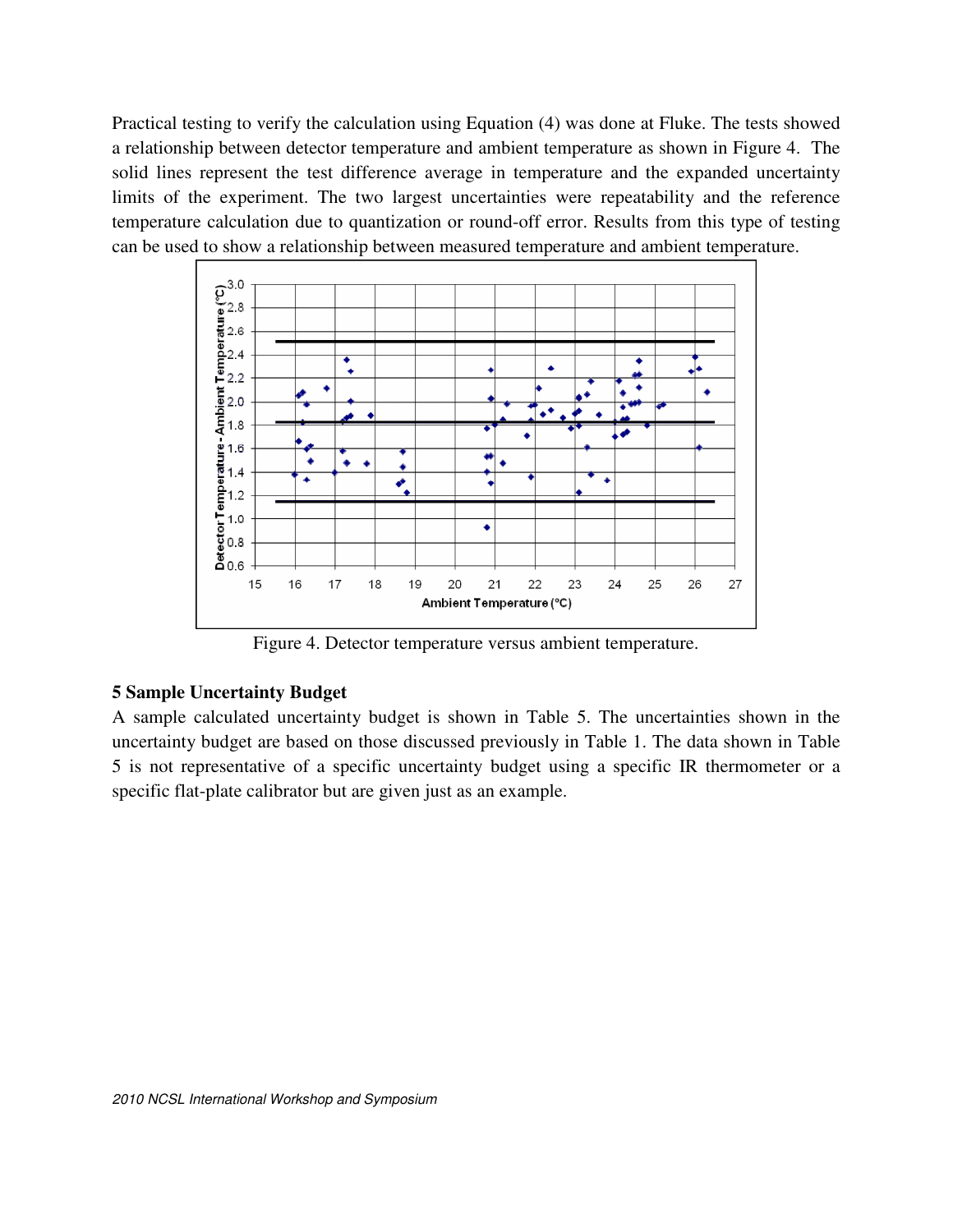| Uncertainty                       | Desig.         | Value           |
|-----------------------------------|----------------|-----------------|
|                                   |                | $({}^{\circ}C)$ |
| <b>Source</b>                     |                |                 |
| Calibration temperature           | $\mathbf{U}_1$ | 0.250           |
| Source Emissivity, isothermal     | $\mathrm{U}_4$ | 0.300           |
| Source Emissivity, non-isothermal | $U_5$          | 0.000           |
| Reflected ambient radiation       | $U_6$          | 0.030           |
| Source heat exchange              | $U_7$          | 0.012           |
| Convection                        | $U_{8}$        | 0.012           |
| Source uniformity                 | $U_9$          | 0.163           |
| Ambient conditions                | $U_{10}$       | 0.001           |
| <b>IR</b> Thermometer             |                |                 |
| Size-of-source effect             | $U_{11}$       | 0.030           |
| Non-linearity                     | $U_{12}$       | 0.040           |
| Reference temperature             | $U_{13}$       | 0.066           |
| Ambient temperature               | $U_{14}$       | 0.330           |
| Atmospheric absorption            | $U_{15}$       | 0.020           |
| Gain ratios                       | $U_{16}$       | 0.002           |
| Noise                             | $U_{17}$       | 0.250           |
| <b>Combined Expanded</b>          |                | 0.599           |
| Uncertainty $(k=2)$               |                |                 |

Table 5. Sample uncertainty budget.

# **6 Conclusion**

With the use of new standards intended for use with radiation thermometry, a standard infrared thermometry uncertainty budget format can be considered. The information presented in this paper is a starting point for knowledge of infrared thermometry uncertainty budget structure and uncertainty budget computational know-how for calibration laboratory personnel performing calibrations of infrared thermometers. In the future, this information should be implemented in a standard for calibration of infrared thermometers or uncertainty budget determination for calibration of infrared thermometers.

# **References**

1. J. Fischer, P. Saunders, M. Sadli, M. Battuello, C. W. Park, Y. Zundong, H. Yoon, W. Li, E. van der Ham, F. Sakuma, Y. Yamada, M. Ballico, G. Machin, N. Fox, J. Hollandt, M. Matveyev, P. Bloembergen and S. Ugur, CCT-WG5 on Radiation Thermometry, Uncertainty Budgets for Calibration of Radiation Thermometers below the Silver Point, BIPM, Sèvres, France, 2008.

2. VDI / VDE 3511 Sheet 4, Temperature measurement in industry - Radiation thermometry, German Association for Electrical, Electronic and Information Technologies, 1995.